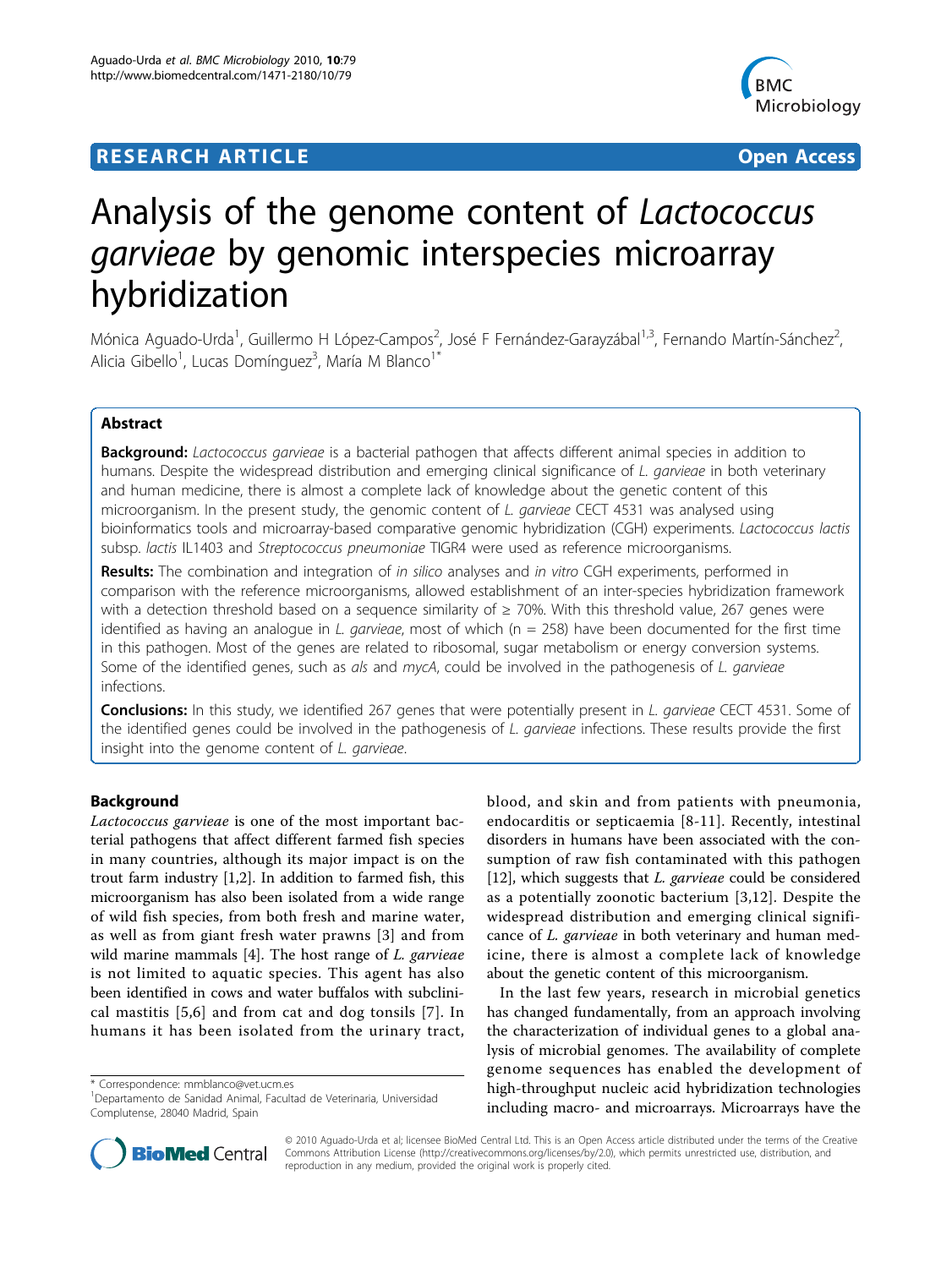capacity to monitor the genome content of bacterial strains or species very rapidly. Although whole-genome sequencing is definitely a powerful method for genetics, it is still expensive and time consuming. As an alternative, comparative genomic hybridization (CGH) experiments based on microarrays have been used to facilitate comparisons of unsequenced bacterial genomes. Arraybased CGH using genome-wide DNA microarrays is used commonly to determine the genomic content of bacterial strains [[13,14](#page-6-0)], but also for inter-species comparisons [[14](#page-6-0)-[16\]](#page-6-0). In this case, microarrays of closely related microorganisms that have been fully sequenced must be available. The primary advantage of this microarray approach is that it allows the identification of a large number of genes that are potentially present in an organism without the need for sequencing genomes. The disadvantage of this approach is that it indicates only the genes that are common between the fully sequenced relative and the strain of interest; genes unique to the strain of interest remain unknown [[15,17](#page-6-0)]. In the present work the genetic content of L. garvieae CECT 4531 was studied by a combination of in silico analysis and in vitro microarray CGH experiments, using open reading frame (ORF) microarrays of two bacteria closely related to L. garvieae, namely Lactococcus lactis subsp. lactis IL1403 and Streptococcus pneumoniae TIGR4 [\[18,19\]](#page-7-0).

# Methods

# Bacterial strains, culture conditions and isolation of genomic DNA

Lactococcus lactis subsp. lactis IL1403 (kindly provided by M.P. Gaya, INIA, Madrid, Spain) and Streptococcus pneumoniae TIGR4 (purchased form the American Type Culture Collection) were used as the reference sequenced microorganisms. The test strain of Lactococcus garvieae used for the experiments was CECT 4531 (purchased from the Spanish Type Culture Collection). The L. lactis subsp. lactis IL1403 and L. garvieae CECT 4531 were grown statically at 28°C in BHI broth (bio-Mérieux, Marcy l'Etoile, France). The S. pneumoniae TIGR4 was grown statically at 37°C in Todd Hewitt broth (Oxoid, Basingstoke, Hampshire, England). Cells were grown until the late-exponential phase of growth  $(OD600~1.5~2)$  and harvested for isolation and purification of genomic DNA using the DNeasy Blood and Tissue kit (Qiagen, Hilden, Germany) according to the manufacturer's specifications. The DNA concentrations were determined spectrophotometrically.

# DNA labelling

Aliquots  $(1-2 \mu g)$  of genomic DNA from the three strains were labelled fluorescently with Cy3-dUTP or Cy5-dUTP (Perkin-Elmer, Foster City, CA, USA),

depending on whether the strain was used as a test or reference microorganism in the CGH experiments, respectively. Each DNA aliquot was fragmented by sonication to obtain fragments from 400 to 1000 bp. Fragmented DNA was mixed with 5 μL 10× NEBlot labelling buffer containing random sequence octamer oligonucleotides (New England Biolabs, Ipswich, MA, USA) and water to a final volume of 43.5 μL. This mixture was denatured by heating at 95°C for 5 min and then cooled for 5 min at 4°C. After this denaturing step, the remaining components of the labelling reaction were added: 5 μL of 10  $\times$  dNTP labelling mix (1.2 mM each dATP, dGTP and dCTP in 10 mM Tris pH 8.0, 1 mM EDTA) (New England Biolabs, Ipswich, MA, USA), 1.5 μL of 1 mM Cy3-dUTP or Cy5-dUTP and 1.5 μL of 10 U/μL Klenow fragment (Fermentas Life Sciences, Glen Burnie, MD, USA). The labelling reactions were incubated overnight at 37°C and then stopped by adding 2.5 μL of 0.5 M EDTA. Labelled DNA was purified from unincorporated label using a Qiaquick PCR Cleanup kit (Qiagen, Hilden, Germany) and dried under vacuum. The final DNA concentration and quality, as well as the labelling quality, were determined using a NanoDrop (NanoDrop Techonologies, Wilmington, DE, USA).

#### Array-based comparative genome hybridization (CGH)

The L. lactis subsp. lactis IL1403 and S. pneumoniae TIGR4 microarrays used for the CGH analysis were purchased from Eurogentec (Serain, Belgium). The L. lactis microarray contains 4608 spots: 2126 duplicated ORFs, 32 negative controls and 324 empty spots. The S. pneumoniae microarray contains 4608 spots: 2087 duplicated ORFs, 224 negative controls and 210 empty spots.

The CGH experiments were performed by means of competitive hybridizations using DNA of L. lactis subsp. lactis IL1403 or S. pneumoniae TIGR4, depending on the array, as positive controls. The DNAs to be hybridized on the same array were labelled with Cy3-dUTP and Cy5 dUTP, respectively. For each microarray hybridization reaction, aliquots (1-2 μg) of labelled genomic DNAs of the reference (labelled with Cy3) and test (labelled with Cy5) strains, were mixed in 45 μL EGT hybridization solution (Eurogentec, Serain, Belgium) and denatured at 65°C for 2 min. The hybridization mixture was then loaded onto a microarray slide, covered with a coverslip and incubated at 38°C overnight. Following hybridization, the slides were washed in  $2 \times SSC$ , 0.5% SDS for 5 min followed by a second wash step in  $1 \times SSC$ , 0.25% SDS for 5 min. Finally, slides were rinsed in  $0.2 \times$  SSC and dried by centrifugation.

The results presented herein represent a compilation of sixteen separate CGH experiments: L. lactis subsp. lactis IL1403 arrays (reference microorganism) were hybridized with *S. pneumoniae* TIGR4 (test microorganism)  $(n = 2)$ ;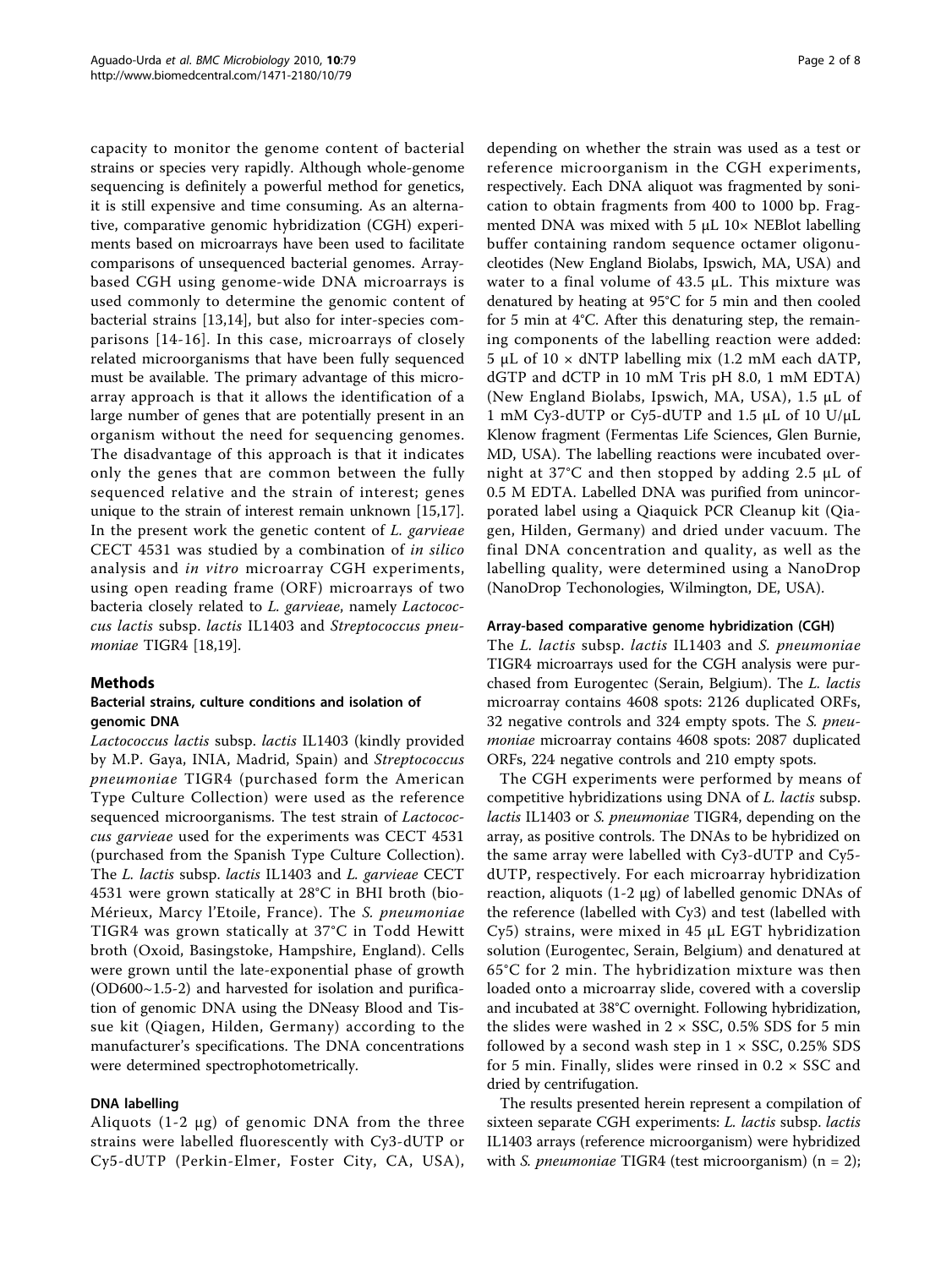S. pneumoniae TIGR4 arrays (reference microorganism) were hybridized with L. lactis subsp. lactis IL1403 (test microorganism) (n = 2); L. lactis subsp. lactis IL1403 arrays (reference microorganism) were hybridized with L. garvieae CECT 4531 (test microorganism) (n = 8); S. pneumoniae TIGR4 arrays (reference microorganism) were hybridized with L. garvieae CECT 4531 (test microorganism)  $(n = 4)$ . The data discussed in this publication have been deposited in NCBI's Gene Expression Omnibus [[20\]](#page-7-0) and are accessible through GEO Series accession number GSE19005. [http://www.ncbi.nlm.nih.gov/geo/](http://www.ncbi.nlm.nih.gov/geo/query/acc.cgi?acc=GSE19005) [query/acc.cgi?acc=GSE19005.](http://www.ncbi.nlm.nih.gov/geo/query/acc.cgi?acc=GSE19005)

#### Data acquisition and analysis

The microarray was scanned after hybridization using a Scanarray HT microarray scanner (Perkin-Elmer). The signal intensity of the two fluors was determined using ImaGene software (BioDiscovery, El Segundo, CA, USA). Microarray data were analysed using ImaGene software, Microsoft Excel and an in-house designed and built Microsoft Access database [[21\]](#page-7-0). Gene calling was based on a signal-to-noise ratio (SNR) >3 for each spot. After the CGH experiments, a gene was considered to show a positive result when it was present in at least three of the four CGH assays. In the case of the L. garvieae CECT 4531 hybridizations with the L. lactis subsp. lactis IL1403 arrays, it was necessary to perform a larger number of assays ( $n = 8$ ), owing to the poor quality of one of the batches of arrays used. Thus, the criterion chosen to determine a positive result in this case was when the gene was present in at least five of the eight CGH assays.

#### In silico sequence analysis

Sequence analyses were carried out to assess the performance of the inter-species CGH protocol. Using the BLAT [\[22](#page-7-0)] and BLAST [[23\]](#page-7-0) programs, the sequences of the L. lactis microarray probes were aligned with the S. pneumoniae genome sequence, and vice-versa. The BLAT search parameters were 90%, 80% and 70% sequence identity (BLAT90, BLAT80 and BLAT70) and a 100 bp minimum alignment length (owing to the fact that the length of the array probe was between 100 and 400 bp). Available L. garvieae sequences of the nine previously identified genes that were positive in the CGH were aligned with the L. lactis subsp. lactis IL1403 or S. pneumoniae TIGR4 genomes and with the sequences of the immobilized probes of these genes in the corresponding microarray using BLAST [[23\]](#page-7-0) and BLAST 2 sequences [[24\]](#page-7-0) programs.

#### Results

#### Inter-species comparison framework

In silico analyses were performed to compare the sequences of the immobilized probes in the microarray of each reference organism with the sequences of their complete genomes available in GenBank (L. lactis subsp. lactis IL1403: NC\_002662 and S. pneumoniae TIGR4: NC\_003028). The BLAT alignment of the L. lactis IL1403 probes on the S. pneumoniae TIGR4 genome allowed the identification of 1 ORF with BLAT90, 65 ORFs with BLAT80 and 159 ORFs with BLAT70. Moreover, the BLAT alignment of the probes represented on the S. pneumoniae microarray on the L. lactis genome demonstrated 1 ORF, 63 ORFs and 165 ORFs for BLAT90, BLAT80 and BLAT70, respectively.

The CGH experiments based on swapping off the microarrays between S. pneumoniae and L. lactis identified 65 common ORFs. To evaluate the accuracy of the microarray CGH experiments, we compared these results with those of the *in silico* analysis. Out of the 65 genes, 47 (72%) showed similarities greater than 80%, 16 genes (25%) exhibited a similarity between 70% and 80%, and only 2 genes (3%) showed a similarity slightly lower than 70% (66-68%) (Table [1\)](#page-3-0). In summary, 97% of the genes detected by CGH showed similarities greater than 70% at the nucleotide level.

After combined analysis of the results obtained in silico and in vitro, we established, under the hybridization conditions used in this study, a detection threshold based on a sequence similarity of  $\geq$  70% for alignments longer than 100 bp. This was established as the reference framework for the inter-species CGH assays.

# In vitro microarray CGH experiments with L. garvieae CECT 4531 vs reference microorganisms L. lactis subsp. lactis IL1403 and S. pneumoniae TIGR4, and in silico analysis of available sequences from L. garvieae

The microarray CGH experiments identified 267 genes in L. garvieae that had analogues in L. lactis and/or S. pneumoniae (Additional file [1\)](#page-6-0). Of these, 111 genes (41.6%) were identified only with the *L. lactis* microarray, 70 genes (26.2%) only with the microarray of S. pneumoniae, and 86 genes (32.2%) were identified with both microarrays. These genes belong to diverse functional groups (Table [2](#page-4-0)). Most of the genes (96.6%) have been documented for the first time in *L. garvieae*. Only nine genes (four present in both reference microorganisms: atpD/SP1508, pfk/SP0896, tig/SP0400, tuf/ SP1489; three present in L. lactis: als, ddl, galK; two present in S. pneumoniae: SP0766, SP1219) out of the 267 genes detected have been either identified or sequenced before in diverse strains of L. garvieae (Tables [3](#page-4-0) and [4](#page-5-0)). In silico analysis of these previously sequenced genes ( $n = 9$ ) of L. garvieae were performed to assess the efficacy of the methodology. Alignments of these available sequences with the genomes of the corresponding reference microorganism and their respective array probes showed nucleotide identities ranging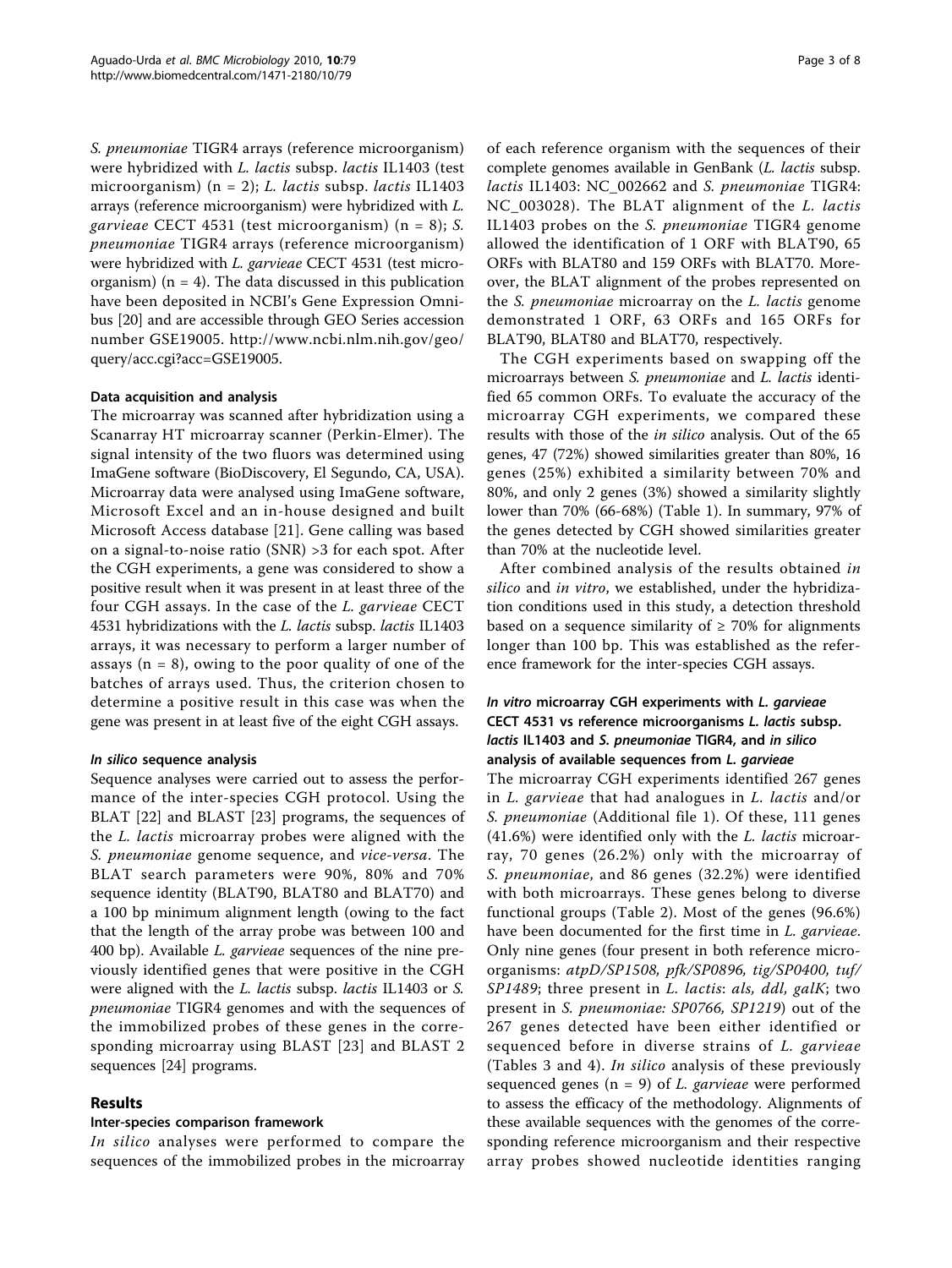<span id="page-3-0"></span>

|  | Table 1 In silico analysis of the common genes detected |  |
|--|---------------------------------------------------------|--|
|  | by CGH in the reference microorganisms                  |  |

| by CGH in the reference microorganisms                |                          |            |                                           |
|-------------------------------------------------------|--------------------------|------------|-------------------------------------------|
| CGH positive gene ID <sup>a</sup> BLAT80 <sup>b</sup> |                          | BLAT70b, c | % Identity in<br><b>BLAST<sup>d</sup></b> |
| atpD/SP1508                                           | $^{++}$                  |            |                                           |
| dnaG/SP1072                                           |                          |            | 66%                                       |
| dnaJ/SP0519                                           | $+$                      |            |                                           |
| dnaK/SP0517                                           | $^{++}$                  |            |                                           |
| enoA/SP1128                                           | $^{++}$                  |            |                                           |
| fbaA/SP0605                                           | $^{++}$                  |            |                                           |
| ftsZ/SP1666                                           | $^{++}$                  |            |                                           |
| fusA/SP0273                                           | $++$                     |            |                                           |
| gapB/SP2012                                           | $^{++}$                  |            |                                           |
| gltX/SP2069                                           | $\overline{\phantom{a}}$ | $^{++}$    |                                           |
| ldh/SP1220                                            | $^{++}$                  |            |                                           |
| lepA/SP1200                                           | $\overline{\phantom{a}}$ | $^{++}$    |                                           |
| leuS/SP0254                                           | $^{++}$                  |            |                                           |
| lysS/SP0713                                           | ÷,                       | $^{++}$    |                                           |
| msmk/SP1580                                           | $^{++}$                  |            |                                           |
| murA1/SP1081                                          |                          | $^{+}$     |                                           |
| pepC/SP0281                                           | $+$                      |            |                                           |
| pfk/SP0896                                            |                          | $^{+}$     |                                           |
| pgiA/SP2070                                           | $^{+}$                   |            |                                           |
| pgk/SP0499                                            | $^{++}$                  |            |                                           |
| pmg/SP1655                                            | $^{++}$                  |            |                                           |
| ptnAB/SP0284                                          | $^{+}$                   |            |                                           |
| ptnD/SP0282                                           |                          | $^{+}$     |                                           |
| ptsl/SP1176                                           |                          | $^{++}$    |                                           |
| purA/SP0019                                           |                          |            | 76%                                       |
| pyk/SP0897                                            | $^{++}$                  |            |                                           |
| rplA/SP0631                                           | $^{++}$                  |            |                                           |
| rplB/SP0212                                           | $^{++}$                  |            |                                           |
| rpIC/SP0209                                           | $^{++}$                  |            |                                           |
| rplF/SP0225                                           | $+$                      |            |                                           |
| rplJ/SP1355                                           | $+$                      |            |                                           |
| rplK/SP0630                                           | $^{++}$                  |            |                                           |
| rplL/SP1354                                           | $^{++}$                  |            |                                           |
| rplM/SP0294                                           | $^{++}$                  |            |                                           |
| rpIN/SP0219                                           | $^{++}$                  |            |                                           |
| rplO/SP0229                                           | $^{++}$                  |            |                                           |
| rplQ/SP0237                                           | $+$                      |            |                                           |
| rplS/SP1293                                           | $^{++}$                  |            |                                           |
| rplV/SP0214                                           | $+$                      |            |                                           |
| rpml/SP0960                                           | $+$                      |            |                                           |
| rpmJ/SP0233                                           | $^{++}$                  |            |                                           |
| rpoB/SP1961                                           | L,                       | $^{+}$     |                                           |
| rpoC/SP1960                                           | $+$                      | $^{++}$    |                                           |
| rpoD/SP1073                                           | $^{++}$                  |            |                                           |
| rpsA/SP0862                                           |                          | $^{+}$     |                                           |
| rpsB/SP2215                                           | L                        | $++$       |                                           |
| rpsC/SP0215                                           | $^{++}$                  |            |                                           |
| rpsD/SP0085                                           | $^{++}$                  |            |                                           |
| rpsE/SP0227                                           | $^{++}$                  |            |                                           |
| rpsG/SP0272                                           | $++$                     |            |                                           |
|                                                       |                          |            |                                           |

#### Table 1: In silico analysis of the common genes detected by CGH in the reference microorganisms (Continued)

| rpsJ/SP0208 | $++$   |        |     |
|-------------|--------|--------|-----|
| rpsK/SP0235 | $++$   |        |     |
| rpsL/SP0271 | $++$   |        |     |
| rpsM/SP0234 | $^{+}$ |        |     |
| rpsP/SP0775 | $^{+}$ |        |     |
| rpsS/SP0213 | $^{+}$ |        |     |
| topA/SP1263 |        | $^{+}$ |     |
| tuf/SP1489  | $++$   |        |     |
| typA/SP0681 | $++$   |        |     |
| upp/SP0745  |        |        | 77% |
| vchH/SP2097 | $^{+}$ |        |     |
| yciA/SP2096 |        |        | 68% |
| yjiF/SP1565 |        | $^{+}$ |     |
| yjkl/SP2209 |        | $^{+}$ |     |
| yyaL/SP0004 | $++$   |        |     |

<sup>a</sup> Reference organisms gene ID: Lactococcus lactis subsp. lactis IL1403/ Streptococcus pneumoniae TIGR4

 $<sup>b</sup>$  ++ Genes detected in both alignments, L. lactis subsp. lactis IL1403 array</sup> probes vs S. pneumoniae TIGR4 genome, and S. pneumoniae TIGR4 array probes vs L. lactis subsp. lactis IL1403 genome; + positive in one of the two cases.

<sup>c</sup> Only the results for the negative genes in BLAT80 are shown. <sup>d</sup> Only the results for the negative genes in both BLAT80 and BLAT70 are shown.

between 70% and 86% (Tables [3](#page-4-0) and [4\)](#page-5-0). Most of the available sequences (80%) showed similarities greater than 75%.

#### **Discussion**

In the present study, commercial microarrays of L. lactis subsp. lactis IL1403 and S. pneumoniae TIGR4 were used to determine the presence of homologous genes in L. garvieae. Both L. lactis and S. pneumoniae were chosen as reference organisms because they are closely related to L. garvieae [\[18,19\]](#page-7-0) and their genomes have been fully sequenced. Although these CGH experiments cannot detect and identify genes that are likely to exist only in the target microorganism, this approach reveals genes that are common to both the reference and the target organisms, allowing the identification of a large number of genes potentially present in an organism without the need for sequencing genomes [[17](#page-6-0)[,25](#page-7-0)].

In experiments that involve inter-species comparison it is necessary to establish a framework that allows accurate comparison and interpretation of the results. Thus, the first efforts were focused on establishing that framework by the combination and integration of in silico analyses and in vitro microarray CGH experiments to compare the reference organisms L. lactis subsp. lactis IL1403 and S. pneumoniae TIGR4. Signal intensity has been used to assess the level of similarity between two genes in inter-species CGH experiments [[15\]](#page-6-0). However,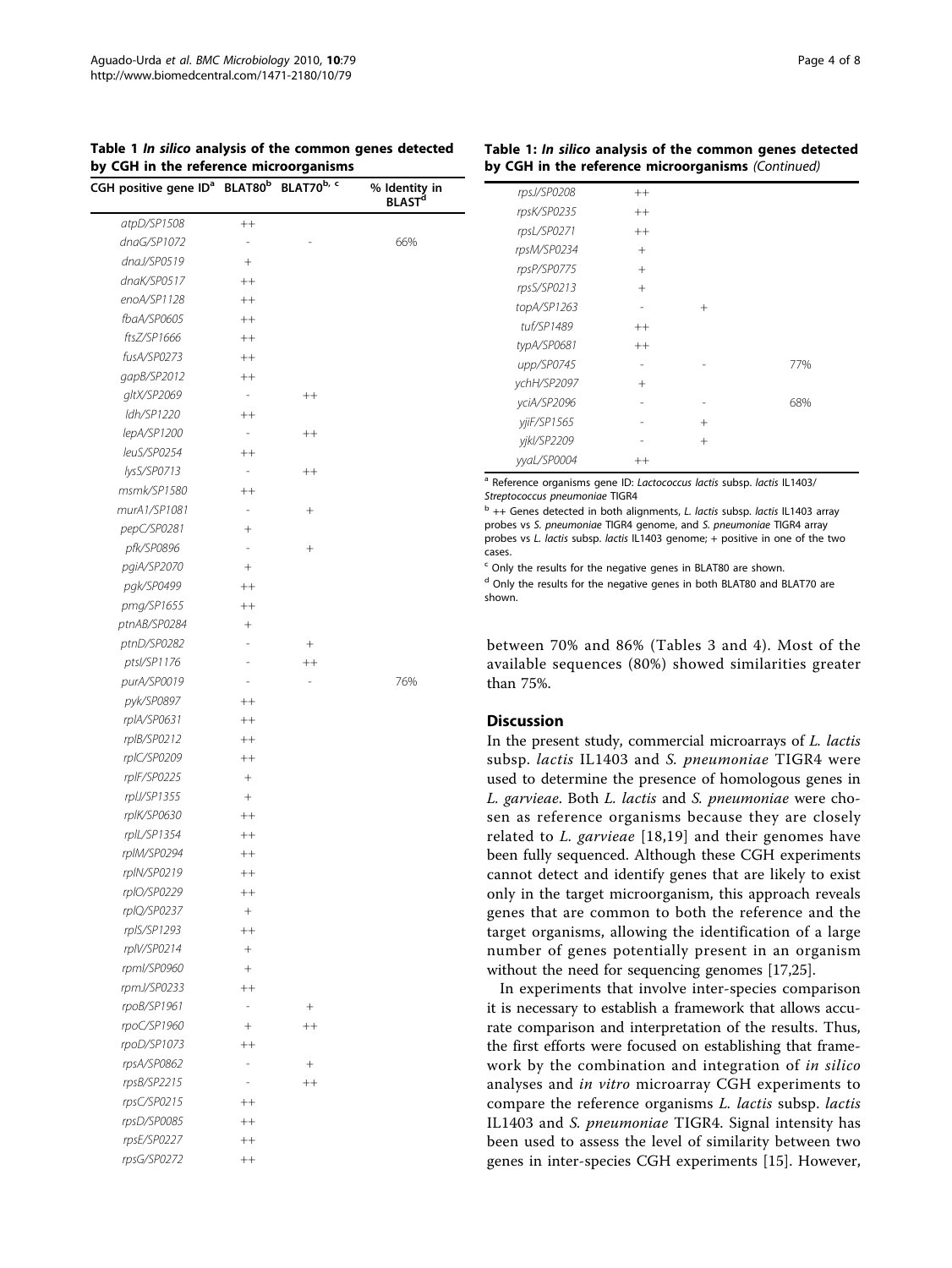| <b>Functional Group</b>                                          | Homologous in L. lactis subsp. lactis<br>IL1403 | Homologous in S. pneumoniae<br>TIGR4 |
|------------------------------------------------------------------|-------------------------------------------------|--------------------------------------|
| Amino acid transport and metabolism                              | 14                                              | 10                                   |
| Carbohidrate transport and metabolism                            | 24                                              | 15                                   |
| Cell cycle control, cell division, cromosome partitioning        | $\overline{4}$                                  | 2                                    |
| Cell wall/membrane/envelope biogenesis                           | 5                                               |                                      |
| Coenzime transport and metabolism                                |                                                 |                                      |
| DNA replication, recombination and repair                        | 8                                               | 12                                   |
| Energy production and conversion                                 | 11                                              | 6                                    |
| Inorganic ion transport and metabolism                           | 4                                               |                                      |
| Intracellular trafficking, secretion and vesicular transport     | 4                                               |                                      |
| Lipid transport and metabolism                                   | 2                                               |                                      |
| Nucleotide transport and metabolism                              | 15                                              |                                      |
| Phage capside proteins                                           |                                                 | 0                                    |
| Post translational modification, protein turnover,<br>chaperones | 8                                               | 8                                    |
| Signal transduction mechanisms                                   | 2                                               | 3                                    |
| Transcription                                                    |                                                 | 6                                    |
| Translation, ribosomal structure and biogenesis                  | 64                                              | 60                                   |
| Unknown function                                                 | 23                                              | 11                                   |
| Total                                                            | 197                                             | 156                                  |

#### <span id="page-4-0"></span>Table 2 Functional groups of genes identified in L. garvieae CECT 4531 according to the COG database

Table 3 In silico analysis of the available sequences of the genes detected in L. garvieae by CGH

| Gene<br>ID | GenBank accession number of L. garvieae L. garvieae strain<br>sequence |                          | Similarity with L. lactis subsp. lactis<br>IL1403 gene (%) | Similarity with array<br>probe $(\%)$ |
|------------|------------------------------------------------------------------------|--------------------------|------------------------------------------------------------|---------------------------------------|
| als        | EF450031                                                               | UNIUD074                 | 77                                                         | 76                                    |
| atpD       | AX111128                                                               | from patent<br>WO0123604 | 86                                                         | 86                                    |
| ddl        | AF170808                                                               | E. serolicida            | 72                                                         | 75                                    |
| galK       | EU153555                                                               | DSM 20684                | 78                                                         | 79                                    |
| pfk        | AB024532                                                               | SA8201                   | 85                                                         | 84                                    |
| tig        | AB024531                                                               | SA8201                   | 82                                                         | $\overline{\phantom{0}}$              |
| tuf        | AX109994                                                               | from patent<br>WO0123604 | 80                                                         | 77                                    |

Results for the L. lactis subsp. lactis IL1403 array based-CGH

this approach may be influenced, and therefore biased, by different factors, such as regional sample labelling effects, probe accessibility or local hybridization issues [[13](#page-6-0)]. For these reasons, in the present study signal intensity was not considered for determining whether a gene was positive or not in the inter-species CGH experiments.

These analyses revealed that nearly all the genes common to L. lactis and S. pneumoniae that were detected by swap microarray CGH experiments (97%) exhibited a sequence similarity of at least 70% (Table [1](#page-3-0)). Only two genes (dnaG and yciA) detected in the microarray CGH experiments showed a sequence similarity slightly lower than 70% (66 and 68%, respectively; Table [1\)](#page-3-0). Variability in the factors that influence the CGH signals, such as systematic errors (e.g. dye effects), copy number variation, and sequence divergence between the analysed samples [\[13](#page-6-0)], may explain these results. The comparison of the results of both analyses, in silico and in vitro, for the reference microorganisms (Table [1\)](#page-3-0) allowed us to establish that, under our experimental conditions, it was possible to detect and identify inter-species hybridization with a detection threshold based on a sequence similarity of ≥70%.

Therefore, our threshold value of sequence similarity ≥70% was set up directly from the comparison of the results of the in silico and in vitro analyses of the present study. This threshold value was used subsequently to interpret the results of the microarray-based CGH experiments comparing *L. garvieae* and the reference microorganisms. Less stringent hybridization conditions would probably have allowed the identification of a larger number of genes, but this would have also resulted in lower specificity. Given that the final aim of the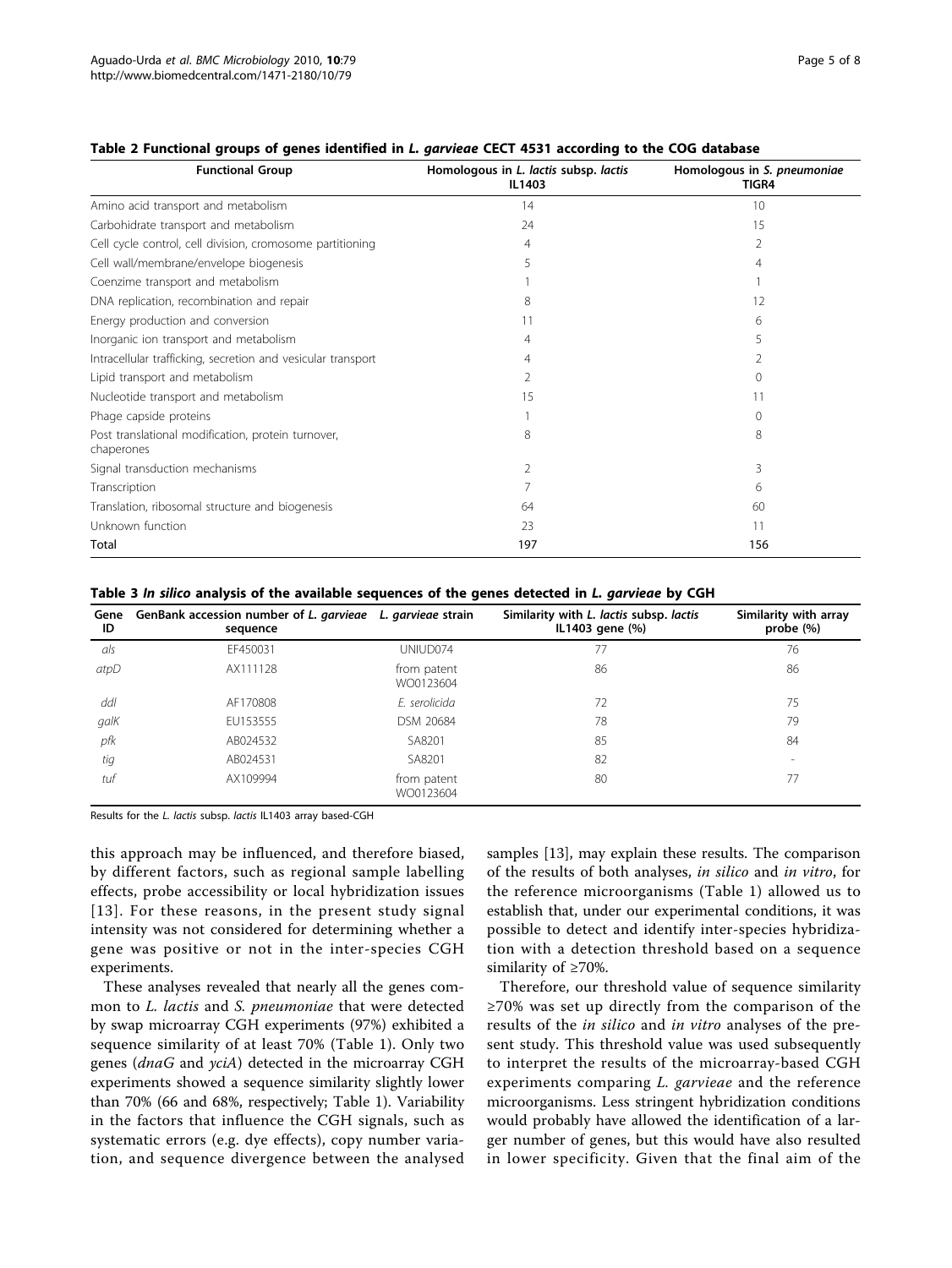| Gene<br>ID | GenBank accession number of L. garvieae<br>sequence | L. garvieae strain         | Similarity with S. pneumoniae TIGR4<br>gene (%) | Similarity with array<br>probe (%) |
|------------|-----------------------------------------------------|----------------------------|-------------------------------------------------|------------------------------------|
| SP1508     | AX111128                                            | from patent<br>WO0123604   | 82                                              | 82                                 |
| SP0896     | AB024532                                            | SA8201                     | 80                                              | 79                                 |
| SP0766     | AM490328                                            | JIP 31-90 (2)              | 71                                              | 79                                 |
|            | AJ387925                                            | CIP 102507 T               | 70                                              | 70                                 |
|            | AJ387923                                            | E. serolicida<br>ATCC49156 | 70                                              | 70                                 |
| SP04000    | AB024531                                            | SA8201                     | 74                                              | $\overline{\phantom{0}}$           |
| SP1489     | AX109994                                            | from patent<br>WO0123604   | 80                                              | 79                                 |
| SP1219     | AB364641                                            | 20-92                      | 84                                              | 86                                 |
|            | AB364640                                            | Lc.1236                    | 84                                              | 85                                 |
|            | AB364639                                            | Lc. 925                    | 85                                              | 85                                 |
|            | AB364638                                            | Lc. 881                    | 84                                              | 84                                 |
|            | AB364637                                            | Lc. 337                    | 85                                              | 85                                 |
|            | AB364633                                            | LMG9472                    | 85                                              | 85                                 |
|            | AB364632                                            | ATCC43921                  | 84                                              | 84                                 |
|            | AB364627                                            | G50202                     | 84                                              | 84                                 |
|            | AB364626                                            | KGLA5224                   | 84                                              | 84                                 |
|            | AB364625                                            | EH5803                     | 83                                              | 83                                 |
|            | AB364624                                            | <b>KG9408</b>              | 84                                              | 84                                 |

<span id="page-5-0"></span>Table 4 In silico analysis of the available sequences of the genes detected in L. garvieae by CGH

Results for the S. pneumoniae TIGR4 array based-CGH

experiment was the identification of genes potentially present in L garvieae, it was preferred to maintain stringent hybridization conditions, therefore increasing the specificity and the reliability of the results. Hence, the genes detected in the CGH experiments should have an analogue in *L. garvieae* with a nucleotide sequence identity greater than 70% with the respective gene in the reference organism.

The CGH hybridizations using L. lactis subsp. lactis IL1403 and S. pneumoniae TIGR4 microarrays identified 267 analogous genes in *L. garvieae* (Additional file [1\)](#page-6-0). Only 3.4% of these genes (nine out of 267) have been characterized or sequenced previously by other groups in different strains of L. garvieae [[\[18,26](#page-7-0)-[29](#page-7-0)], and GenBank sequences: AX109994, AB364624, AB364625, AB364626, AB364627, AB364632, AB364633, AB364637, AB364638, AB364639, AB364640, AB364641, EU153555]. The alignments of the available sequences of these nine previously of these nine previously identified genes in L. garvieae with both the sequences of these genes from the reference microorganisms and those from the array probe showed nucleotide similarities greater than 70% (70-86%) between them (Tables [3](#page-4-0) and 4). These data are consistent with the detection threshold value discussed previously. Therefore it is reasonable to assume that the other genes detected in L. garvieae CECT 4531 by CGH experiments will also have at least 70% sequence similarity with the respective genes in the reference microorganisms. The

positive result obtained in both CGH experiments for the tig/SP0400 gene (Tables [3](#page-4-0) and 4), was unexpected given the absence of similarity between the available sequence and the probes on both microarrays. This result could be explained by the fact that the available sequence for L. garvieae is partial, and it represents a part of the gene that does not correspond with the probe.

We classified the ORFs into clusters of orthologous genes (COGs) [[30\]](#page-7-0). The 267 genes identified in L. garvieae CECT 4531 (Additional file [1\)](#page-6-0) belong to diverse biological functional groups (Table [2\)](#page-4-0). Most of the genes detected in L. garvieae (about 66%) were related to meaningful biological functions such as those related to ribosomal functions, sugar metabolism or energy conversion systems, which are usually represented in Lactobacillales [\[31](#page-7-0)]. The remaining genes identified included "housekeeping genes", such as gyrB, sodA, recA, ileS, rpoD, dnaK and ddl [\[19\]](#page-7-0), genes of diverse functional groups and genes with unknown functions. Some of them are of interest because they could be involved in the pathogenesis of *L. garvieae* infections. For example, the gene *als*, which has been described as an important factor for host colonization by El Tor biotypes of Vibrio cholerae [\[32](#page-7-0)], has also been suggested to be one of the genes required for survival of *L. garvieae* in fish [\[27](#page-7-0)]. In addition, the gene  $mycA$ , which was detected for the first time in *L. garvieae* in the present study, encodes an antigen that cross-reacts with myosin, and members of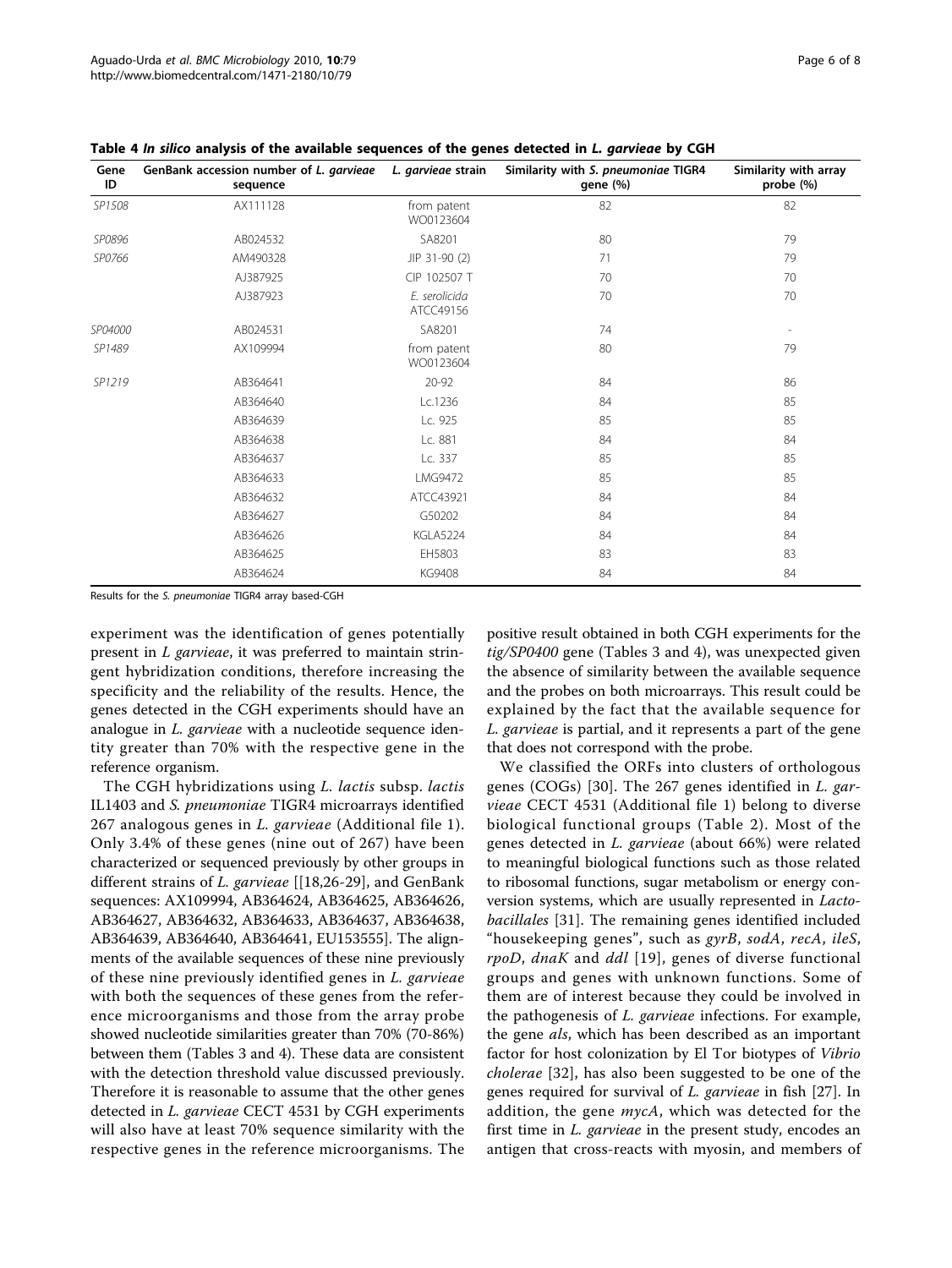<span id="page-6-0"></span>this family of proteins have been suggested to play an important role in the pathogenesis of streptococcal infections [[33](#page-7-0)].

Sequencing of the genes identified in this work is beyond the scope of this initial study, but the data provided can be the starting point for future genetic analysis of L. garvieae strains from different ecological niches or adapted to different host species.

This study provides the first insight into the genome content of L. garvieae and suggests that CHG could be a useful approach for studying the genetic content of other Gram-positive catalase-negative cocci of human and veterinary relevance.

#### Conclusions

In the present work, a comparative analysis based on microarray interspecies hybridization and on the use of bioinformatic tools was used for the first time to study the genetic content of L. garvieae CECT 4531. It is important to remark that the integration of results from bioinformatics and microarray-based CGH requires the definition of a framework that allows an accurate comparison and interpretation of the results obtained. Once this framework was established, it was possible to identify 267 genes potentially present in L. garvieae CECT 4531. Some of the identified genes, such as the *als* and  $mycA$  genes, could be involved in the pathogenesis of  $L$ . garvieae infections.

In summary, these results provide the first insight into the genome content of L. garvieae and could be useful for future understanding of the genetics of this pathogenic microorganism.

Additional file 1: Genes potentially identified in L. garvieae CECT 4531 and their homologues in *L. lactis subsp. lactis IL1403 and S.* pneumoniae TIGR4.

#### Acknowledgements

This work was supported partially by projects AGL2005-04775 and AGL2009- 12447 of the Ministerio Español de Ciencia e Innovación. M. Aguado-Urda was a recipient of a grant from Centro de Vigilancia Sanitaria Veterinaria (VISAVET), and a PhD grant from the Universidad Complutense de Madrid. The work of Dr. López-Campos and Dr. Martín-Sanchez was partially funded by the COMBIOMED Network and ONTOMINEBASE reseach project (Ministerio Español de Ciencia e Innovación). The authors thank M.P. Gaya for providing the Lactococcus lactis subsp lactis IL1403 strain.

#### Author details

<sup>1</sup>Departamento de Sanidad Animal, Facultad de Veterinaria, Universidad Complutense, 28040 Madrid, Spain. <sup>2</sup>Área de Bioinformática y Salud Pública, Instituto de Salud Carlos III, 28220 Madrid, Spain. <sup>3</sup>Centro de Vigilancia Sanitaria Veterinaria (VISAVET), Facultad de Veterinaria, Universidad Complutense, 28040 Madrid, Spain.

#### Authors' contributions

MAU carried out the microarray experiments and the bioinformatics analyses, and participated in the analysis of the data and drafting of the manuscript. GHLC designed the microarray experiments, and participated in

analysis of the data and drafting of the manuscript. JFFG participated in and supervised drafting of the manuscript. FMS participated in and supervised the design of the microarray experiments and the analysis of the microarray data. AG participated in the design of the study and drafting of the manuscript. LD participated in the design of the study. MB conceived the study, and participated in its design and coordination. All the authors read and approved the final manuscript.

#### Received: 3 December 2009 Accepted: 16 March 2010 Published: 16 March 2010

#### References

- 1. Chen SC, Liaw LL, Su HY, Ko SC, Wu CY, Chaung HC, Tsai YH, Yang KL, Chen YC, Chen TH, Lin GR, Cheng SY, Lin YD, Lee JL, Lai CC, Weng YJ, Chu SY: Lactococcus garvieae, a cause of disease in grey mullet, Mugil cephalus, in Taiwan. J Fish Dis 2002, 25:727-732.
- 2. Vela AI, Vázquez J, Gibello A, Blanco MM, Moreno MA, Liébana P, Albendea C, Alcalá B, Méndez A, Domínguez L, Fernández-Garayzábal JF: [Phenotypic and genetic characterization of](http://www.ncbi.nlm.nih.gov/pubmed/11015404?dopt=Abstract) Lactococcus garvieae isolated [in Spain from lactococcosis outbreaks and comparison with isolates of](http://www.ncbi.nlm.nih.gov/pubmed/11015404?dopt=Abstract) [other countries and sources.](http://www.ncbi.nlm.nih.gov/pubmed/11015404?dopt=Abstract) J Clin Microbiol 2000, 38:3791-3795.
- 3. Vendrell D, Balcázar JL, Ruiz-Zarzuela I, de Blas I, Gironés O, Múzquiz JL: [Lactococcus garvieae](http://www.ncbi.nlm.nih.gov/pubmed/16935332?dopt=Abstract) in fish: a review. Comp Immunol Microbiol Infect Dis 2006, 29:177-198.
- 4. Evans JJ, Pasnik DJ, Klesius PH, Al-Ablani S: First report of Streptococcus agalactiae and Lactococcus garvieae from a wild bottlenose dolphin (Tursiops truncatus). J Wild Dis 2006, 42:561-569.
- 5. Collins MD, Farrow JAE, Phillips BA, Kandler O: [Streptococcus garvieae](http://www.ncbi.nlm.nih.gov/pubmed/6663283?dopt=Abstract) sp. nov. and [Streptococcus plantarum](http://www.ncbi.nlm.nih.gov/pubmed/6663283?dopt=Abstract) sp. J Gen Microbiol 1983, 129:3427-3431.
- 6. Teixeira LM, Merquior VLC, Vianni MCV, Carvalho MGS, Fracalanzza SEL, Steigerwalt AG, Brenner DJ, Facklam RR: [Phenotypic and genotypic](http://www.ncbi.nlm.nih.gov/pubmed/8782673?dopt=Abstract) [characterization of atypical](http://www.ncbi.nlm.nih.gov/pubmed/8782673?dopt=Abstract) Lactococcus garvieae strains isolated from [water buffalos with subclinical mastitis and confirmation of](http://www.ncbi.nlm.nih.gov/pubmed/8782673?dopt=Abstract) L garvieae as [a senior subjetive synonym of](http://www.ncbi.nlm.nih.gov/pubmed/8782673?dopt=Abstract) Enterococcus seriolicida. Int J Syst Bacteriol 1996, 46:664-668.
- 7. Pot B, Devriese LA, Ursi D, Vandamme P, Haesebrouck F, Kersters K: Phenotypic identification and differentiation of Lactococcus strains isolated from animals. Syst Appl Microbiol 1996, 19:213-222.
- 8. Elliot JA, Collins MD, Pigott NE, Facklam RR: Differentiation of Lactococcus lactis and Lactococcus garvieae from humans by comparison of wholecell protein patterns. J Clin Microbiol 1991, 20:2731-2734.
- 9. Facklam RR, Elliot JA: [Identification, classification, and clinical relevance of](http://www.ncbi.nlm.nih.gov/pubmed/8665466?dopt=Abstract) [catalase-negative, Gram-positive cocci, excluding the streptococci and](http://www.ncbi.nlm.nih.gov/pubmed/8665466?dopt=Abstract) [enterococci.](http://www.ncbi.nlm.nih.gov/pubmed/8665466?dopt=Abstract) Clin Microbiol Rev 1995, 8:479-495.
- 10. Fefer JJ, Ratzan KR, Sharp SE, Saiz E: [Lactococcus garvieae](http://www.ncbi.nlm.nih.gov/pubmed/9823537?dopt=Abstract) endocarditis: [report of a case and review of the literature.](http://www.ncbi.nlm.nih.gov/pubmed/9823537?dopt=Abstract) Diagn Microbiol Infect Dis 1998, 32:127-130.
- 11. Li WK, Chen YS, Wann SW, Liu YC, Tsai HT: Lactococcus garvieae endocarditis with initial presentation of acute cerebral infarction in a healthy immunocompetent man. Inter Med 2008, 47:1143-1146
- 12. Wang CY, Shie HS, Chen SC, Huang JP, Hsieh IC, Wen MS, Lin FC, Wu D: Lactococcus garvieae [infections in humans: possible association with](http://www.ncbi.nlm.nih.gov/pubmed/16704679?dopt=Abstract) [aquaculture outbreaks.](http://www.ncbi.nlm.nih.gov/pubmed/16704679?dopt=Abstract) Int J Clin Pract 2007, 61:68-73.
- 13. van Hijum SAFT, Baerends RJS, Zomer AL, Karsens HA, Martín-Requena V, Trelles O, Kok J, Kuipers OP: Supervised Lowess normalization of comparative genome hybridization data-application to lactococcal strain comparisons. BMC Bioinf 2008, 9:93.
- 14. Hakenbeck R, Balmelle N, Weber B, Gardes C, Keck W, de Saizieu A: [Mosaic](http://www.ncbi.nlm.nih.gov/pubmed/11254610?dopt=Abstract) [genes and mosaic chromosomes: intra- and interspecies genomic](http://www.ncbi.nlm.nih.gov/pubmed/11254610?dopt=Abstract) variation of [Streptococcus pneumoniae](http://www.ncbi.nlm.nih.gov/pubmed/11254610?dopt=Abstract). Infect Immun 2001, 69:2477-2486.
- 15. Dong Y, Glasner JD, Blattner FR, Triplett EW: [Genomic interspecies](http://www.ncbi.nlm.nih.gov/pubmed/11282649?dopt=Abstract) [microarray hybridization: rapid discovery of three thousand genes in the](http://www.ncbi.nlm.nih.gov/pubmed/11282649?dopt=Abstract) maize endophyte, [Klebsiella pneumoniae](http://www.ncbi.nlm.nih.gov/pubmed/11282649?dopt=Abstract) 342, by microarray hybridization with Escherichia coli [K-12 Open Reading Frames.](http://www.ncbi.nlm.nih.gov/pubmed/11282649?dopt=Abstract) Appl Environ Microbiol 2001, 67:1911-1921.
- 16. Fukiya S, Mizoguchi H, Tobe T, Mori H: [Extensive genomic diversity in](http://www.ncbi.nlm.nih.gov/pubmed/15175305?dopt=Abstract) pathogenic Escherichia coli and Shigella [strains revealed by comparative](http://www.ncbi.nlm.nih.gov/pubmed/15175305?dopt=Abstract) [genomic hybridization microarray.](http://www.ncbi.nlm.nih.gov/pubmed/15175305?dopt=Abstract) J Bacteriol 2004, 186:3911-3921.
- 17. Zhang L, Reddi U, Srinivasan U, Li S, Borchardt SM, Pillai P, Mehta P, Styka AN, DeBusscher J, Marrs CF, Foxman B: [Combining microarray](http://www.ncbi.nlm.nih.gov/pubmed/19259326?dopt=Abstract) [technology and molecular epidemiology to identify genes associated](http://www.ncbi.nlm.nih.gov/pubmed/19259326?dopt=Abstract)